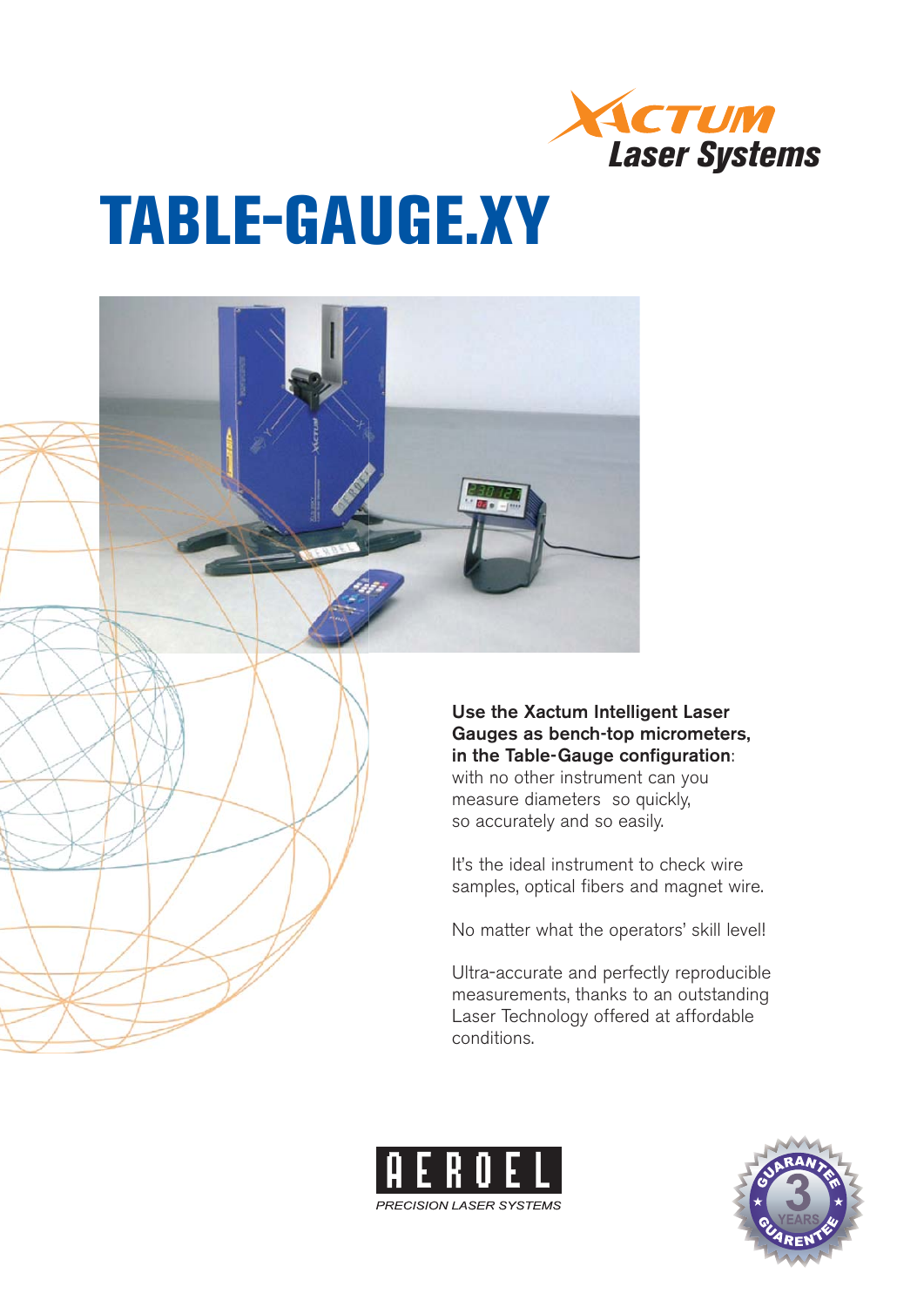# **The Table-Gauge.XY**

The XLS gauges are programmed with a dedicated software and are completed with a display unit, a remote control, some fixturing to hold the part and a base-plate for bench-top use: using this "Table-Gauge" assembly you can rapidly check the diameter and the ovality of a number of different products, to an accuracy that previously could only be obtained in a metrology lab, using much more expensive equipment with specialized personnel.



# **Exclusive Aeroel features**



- The scanning motor based on the **Fluid Dynamic Bearing technology**, without ball bearing <sup>(1)</sup> works perfectly, with no wear.
- **The NO-VAR option** allows you to automatically compensate for the expansion of the part when room temperature changes. The user only needs to program the proper coefficient of thermal expansion of the part.
- **The Web Server** allows you to connect the sensor through the Ethernet line to any Internet browser and "see it" as a website, where you can view the measures, set-up and program the gauge and even display the video signal (light pulse).

# **System Configuration**

- a dual axis Xactum gauge, XLS13XY or XLS35XY type
- Table-Gauge.XY software pre loaded in the gauge
- DM-100 multi-colour LED display
- universal power supply
- I.R. Remote Control
- bracket to hold the display
- base plate for the gauge

### **Some optional accessories are available:**

- V blocks to hold the sample
- hand driven rotating fixture (for the XLS13XY only)
- foot switch
- Hand-held programming terminal
- GageXcom software for PC communication.







# **Types of measurements**

**It measures the diameters Dx and Dy along two crossed axes and the position Cx and Cy of the Center of the section**, from the Center of the mesuring field. The product can be **opaque or transparent**.



The measuring time (or the measuring frequency) can be set by programming the number of scans being averaged to get the required repeatability and resolution. (2)

**Single face scanning:** in all measurement modes, you can use 1 mirror face only, to cancel the side dither of the scanning plane: when this option is selected, the scanning rate is reduced to 120 Hz or 75 Hz.

### **The Table Gauge X system is composed by:**

- 
- 
- 
- 
- 
- 
-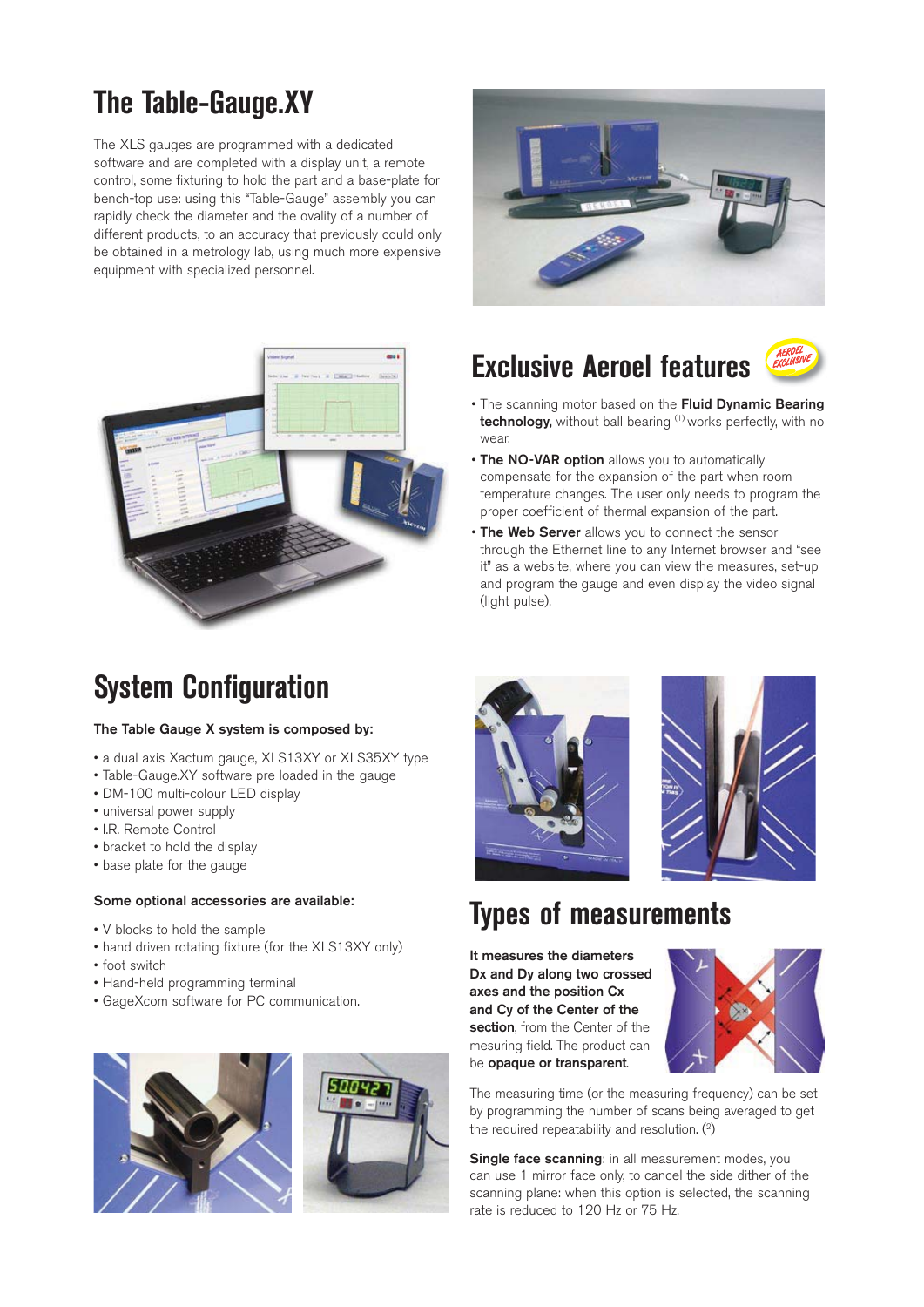### **Measuring modes**



**Free-running** diameter measurement along two axes at 90°: put the part on the fixture and you will display the diameters and the ovality.

Selecting the **Auto-sync mode**, you will get one measurement only, triggered just after having positioned the sample and after a programmable delay. The display will maintain the measurement after you have removed the part.

**On-command measurement**: you will get the Average, Maximum and Minimum diameters and their difference (Dmax-Dmin): by rotating the sample during the measurement you will get the real value of the product ovality. The Start/Stop command can be remote (Ethernet/RS232) or local by using the remote control the display SET key or a digital input line. By connecting a foot switch you can have the hands free to handle the part.

### **Display and remote control**



**Multicolor LED display** to show the measured values and to allow system programming through the IR remote control.

The measured and programmed data can

be scrolled on the display by using the remote control or the SET key on the display panel.

It is possible to save in memory, in a **Product Library**, up to 1000 different sets of programmed parameters, for each specific part to be checked.

The display color will change corresponding to the tolerance status of the shown variable (**green, orange or red**).

The display unit includes **4 programmable alarm output lines** to drive additional external devices.

Simple and quick **programming using the remote control**  keys and the messages on the display.

**Offset function** for user re-mastering.

**Selectable Measuring Units inch/mm** and Resolution (to 0.01μm / 1x10-6 inch). (3)



# **PC interface**

An **external/remote computer** can be connected to the system through the **Ethernet/RS232** interface, to **program the system or to get the measured data**.

The **Web Server** allows you to connect the sensor through the Ethernet line to any Internet browser and "see it" as a website

| <b>DODIS</b>                |                      | XLS WEB INTERFACE<br>Avenue a  La constituto |                  | they welcom present<br><b>CONTRACTOR</b><br><b>MARK LIMB L</b> |
|-----------------------------|----------------------|----------------------------------------------|------------------|----------------------------------------------------------------|
| <b>Land</b>                 | <b>POST</b><br>Caden |                                              |                  |                                                                |
| ٠                           |                      |                                              |                  |                                                                |
| <b>School Street</b>        |                      | <b>WARREN</b>                                |                  |                                                                |
| --                          |                      | 4.4.14                                       |                  |                                                                |
|                             | 100                  | m<br>-                                       | 6335<br>v        |                                                                |
|                             | <b>SEE</b>           | $-$                                          | ٠                |                                                                |
|                             | 114                  | 14444<br>--                                  | si r             |                                                                |
| __<br><b>MARINER</b>        | 444                  |                                              | $-$              |                                                                |
| <b>ALCOHOL:</b>             | m                    | <b>SCHOOL</b>                                | н                |                                                                |
| <b>SERVICE RE</b>           | $\sim$               | <b>MALLASH</b>                               | ÷                |                                                                |
| <b>To A GUINEER CORPORA</b> | m                    | <b>DOG</b>                                   | ۰<br>-           |                                                                |
| -                           | v                    |                                              | <b>Start St.</b> |                                                                |
|                             | ü                    | An wine                                      | m.               |                                                                |
|                             |                      |                                              | -                | $\Box$                                                         |

It is possible to use the RS232 port in VT100 emulation mode, which makes

it possible the connection of the system to a PC using the

Windows<sup>(4)</sup> Hyperterminal program or to a hand-held programming terminal.



Using the optional **GageXcom software** provided by Aeroel, you can use **Excel** (4) spreadsheets to set-up the system and to get all measured results: you can write your own applications by writing

suitable Excel Macros and using standard Excel functions to process data.

(1) Available only on the 480 Hz scanners.

- (2) The minimum averaging scan number is preset to 4 in the 480 Hz gauges and to 16 in the 1200 Hz gauges; the maximum measuring frequency is respectively 120 Hz or 75 Hz. The measuring repeatability can be computed by dividing the single shot repeatability (see the gauge data sheet) by the square root of the averaging scan number.
- (3) Due to the display limitations, the 6 most significant digits only are shown; the full resolution is anyway available using the serial output ports.

(4) Windows and Excel are registered trademarks of Microsoft Corporation